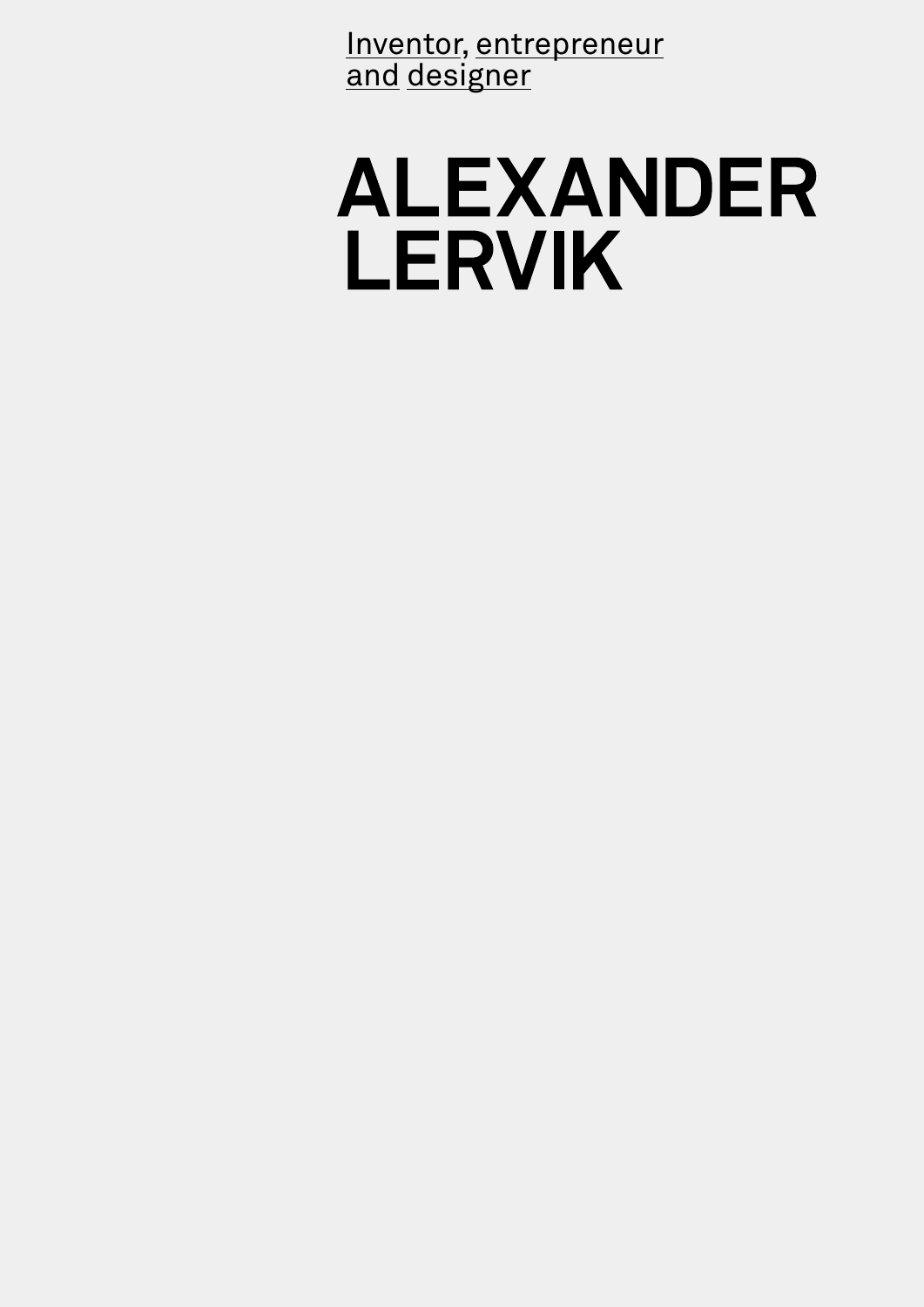This three-way design approach is defining for Alexander Lervik's almost 20-year career as one of Sweden's leading designers, whose quest for innovation speaks louder than the passion for creating beautiful objects.

"I rarely get hung up on the details or desire to create a product based on a

art-for-art's sake. What fires me is the novel concept or invention. I see this as my forte, though some might see it as a failing in a designer", says Alexander.

So what was the story behind 10 stools 10 decades? "It was my take on 20th century design history. But more cynically, the motive for my graduation project was: 'How do I steal limelight from 400 graduates?'. That was what got me conceptualising the project as a storyline. Obviously, I never imagined things would come off as well as they did. The exhibition was on world tour for six years and was seen by more than a million people. For me personally, the highlight was a letter from Rolf Fehlbaum, owner of the global furniture brand Vitra, congratulating me on what he saw as an exceptional graduation project. The exhibition turned out to be my entry point to applied and industrial design", Alexander says.

He goes on to add that lighting was a key element throughout the prototyping in that the lift walls are backlit under a surface covered in patterns or images. The lift for Aritco is due to be launched to tie in with Stockholm Design Week 2016 and will be the first-ever purposedesigned residential lift to reach the market.

### Inventor, entrepreneur and designer — Alexander Lervik







What are you working on now? "For a while now, I've been working for the platform lift-makers Aritco on a brief to design a lift like a piece of furniture. It's taken three years, from a blank sheet of paper to the final product in which I designed everything from the shaft to the lift platform and also came up with a whole new solution for the control panel. My ambition was to come up with the ultimate flexibility for consumers, who have to be able to identify with their choice of lift through a range of options in terms of materials and colours", Alexander explains.

For his design college graduation exhibition back in 1998, Alexander Lervik at the tendaer age of 26 had unknowingly hit on what was to become his winning concept. With his exhibition 10 stools 10 decades he had combined concept design, unlikely partnerships and innovations in what turned out to be his way in to the industry.

1990's Stool 1980's Stool 1900's Stool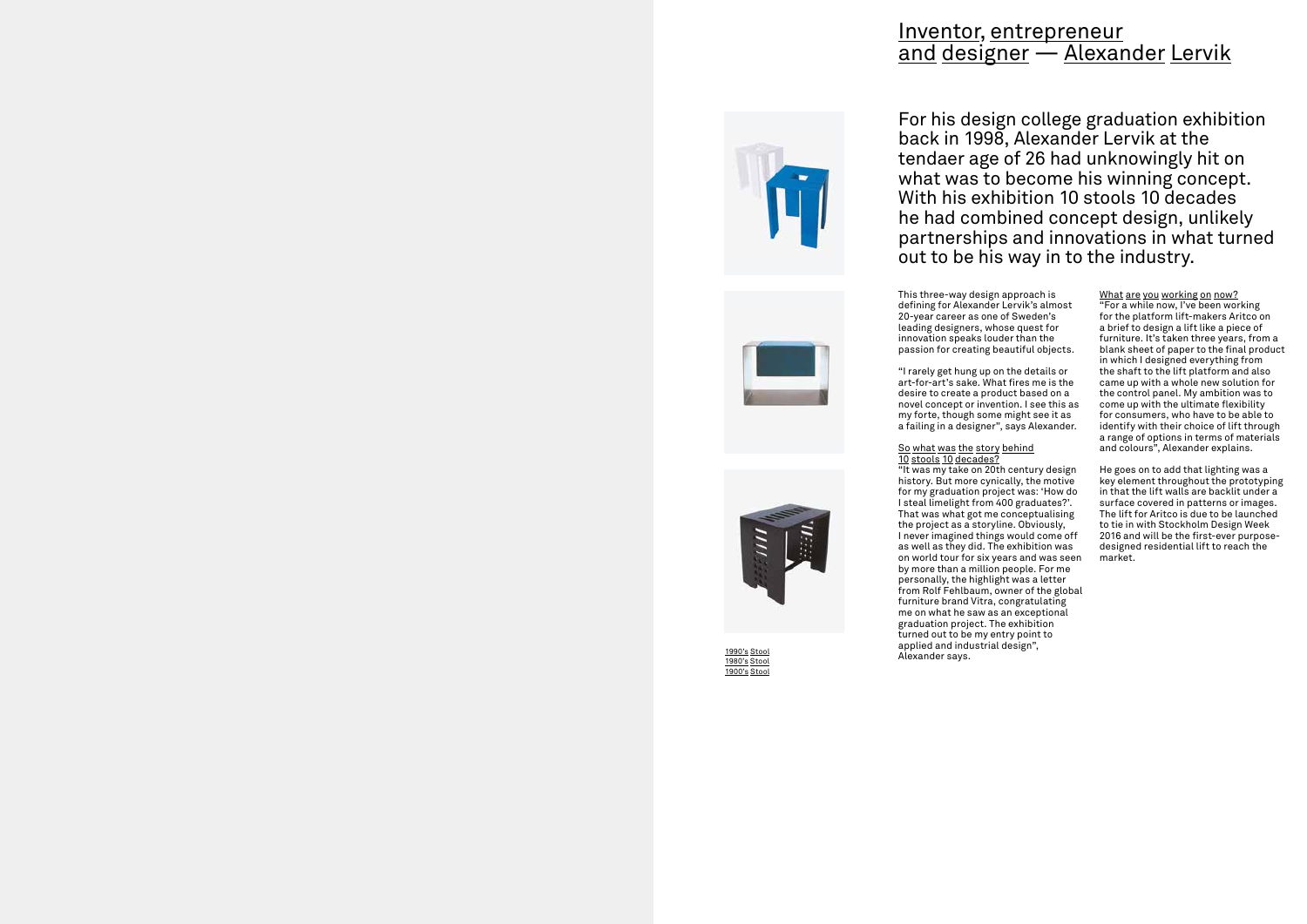

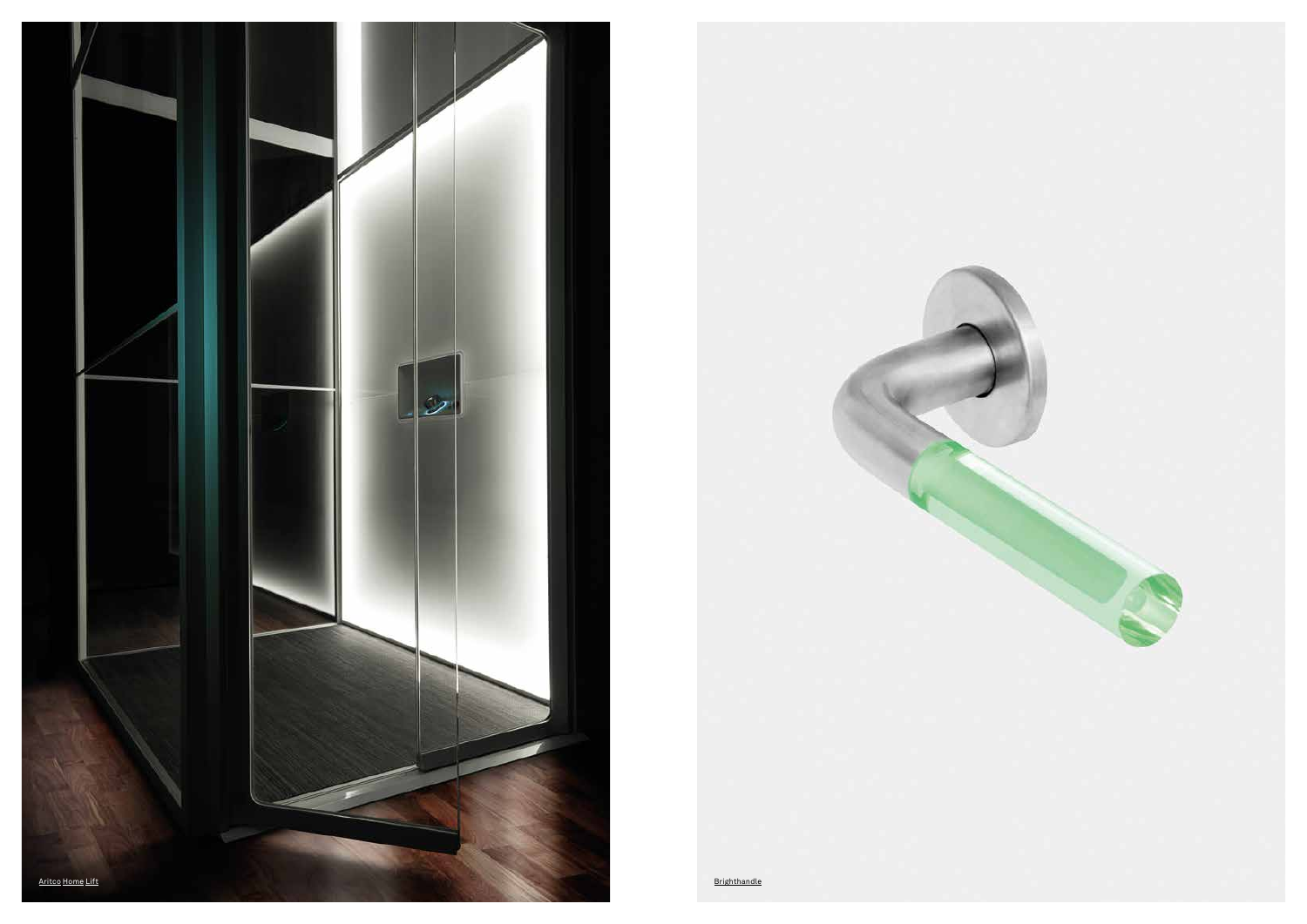Lighting is a key element in a number of Alexander Lervik projects. It all started with a red-green LED door handle. In April 2001 Bright Handle was shown to the public at the home furnishing fair in Milan. Inspired by traffic lights combined with a 'Do not disturb' sign of the kind seen on hotel room doors, Lervik had designed a door handle that communicated by means of coloured lights. The door handle was a global success with articles in the world press such as the NY Times, Herald Tribune, Taipei Times and Frankfurter Allgemeine Zeitung, to name but a few.

"In Sweden, the Skugga ('Shadow') candle stick was the best-seller on the retail market. This was the result of an invitation from Galleri Pascal to show a piece at an exhibition themed on Advent. As the candle burns in Skugga, a beautiful shadow pattern is cast on the table, like a star 'waxing' as the candle 'wanes'", says Alexander.

In 2007, Alexander Lervik's lighting exhibition Enlightment, shown at the Röhsska Museum in Gothenburg, Sweden, was an experiment in applying what at that time was cutting-edge light-emitting diode technology to 18 new designs. This was the first exhibition in Sweden based specifically on LEDs.

"This was the exact point when LED technology had advanced to the stage where it could be used as a light source. This exhibition established my brand in light art", Alexander recounts.

Swedish TV ran a feature on Enlightment which was seen by the art director at the savings and investments provider Skandia. She got in touch with Alexander, commissioning him to create a work of light art for the Skandia headquarters.

### Lighting as a recurring <u>element</u>







"I was given carte blanche to do whatever I wanted. I started researching the company, and discovered that there were a lot of good things to say about the company, and that the widely publicised Skandia corporate scandal was just so much water under the bridge. I decided to create a work symbolising the then 1,800 employees by means of 1,740 heads illuminated in colour by LEDs in a 3x3x3-metre cube. I'd previously designed a dance floor for the nightclub V in Stockholm, and realised I could apply the same technology, but this time, stack several 'dance floors' on top of each other to create a threedimensional imaging screen, which was the result in the commission for Skandia", Alexander explains.

2013 saw the presentation of La Lumière au Chocolat; basically, a lamp made of chocolate. "It started with me asking myself "Can you make a lamp that gives off no light?". I realised that the answer was going to be something that changes form, going from dark to light. I'm an infamous chocoholic, so that's how I came up with the design medium. The lamp shade is made of chocolate, which melts as the bulb heats up, and the melted chocolate is caught at the base of the lamp where it sets and can be broken off in chunks and eaten. After that, you can buy a replacement shade. A video showing the lamp in action went viral, and after a month, had been viewed more than 400,000 times", says Alexander.

Shadow Candleholder Sense Lightswing La Lumière au Chocolat

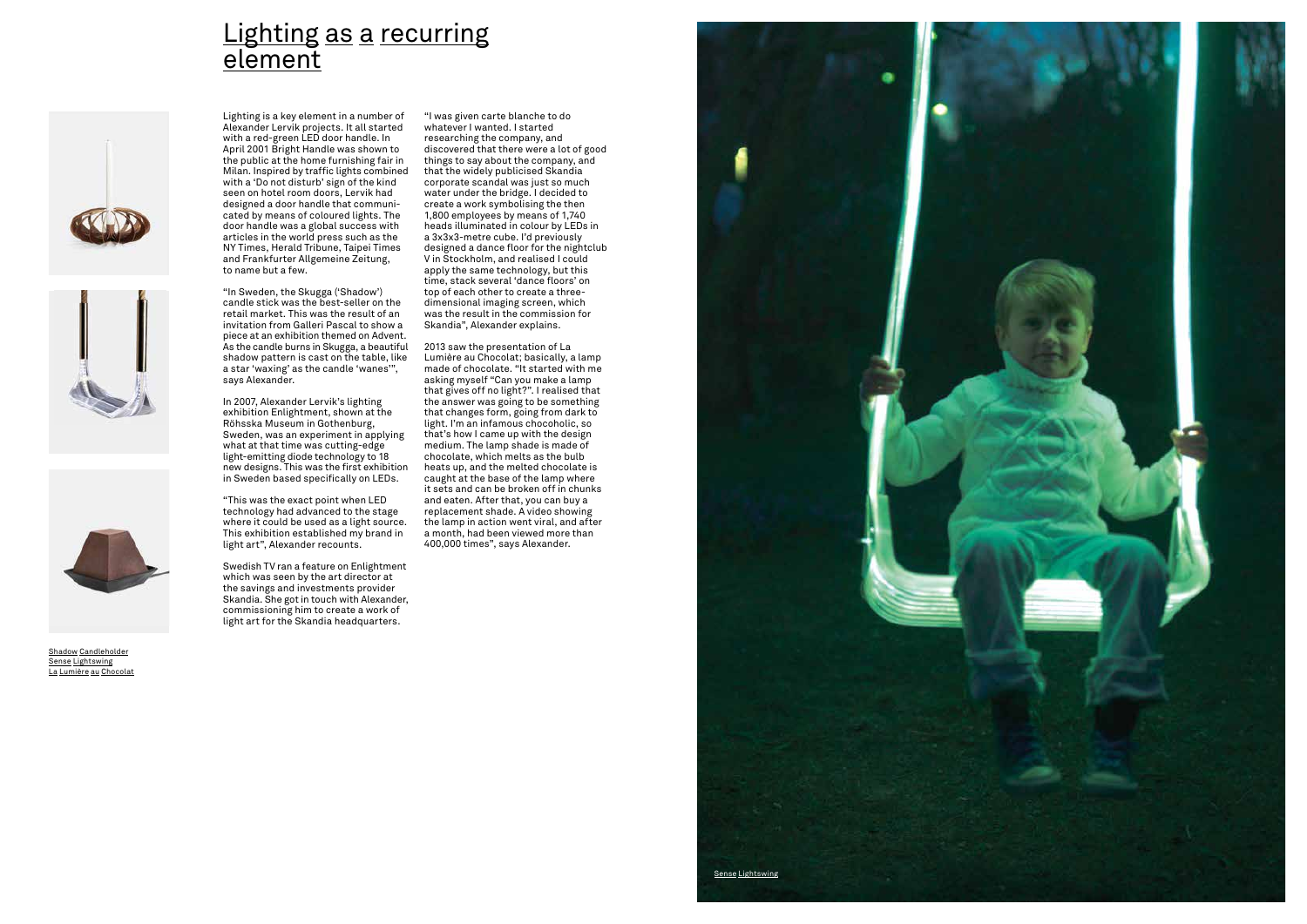Technology is a distinctly recurring factor in Lervik's work, and My Brain Lamp, one of the exhibits in Enlightment, is perhaps the most remarkable object in Lervik's design career to date. The auction house that later listed the work described it as the first signature design for 3D printing technology in Sweden.

"During a trip to Asia, I saw an image of a brain in a magazine and decided that all those kinks and bends would look amazing lit up from the inside. When it came to it, I also realised that it would be awesome if it was a rendering of my own brain".

No sooner said than done: Alexander booked in for an MR brain scan at Karolinska Institutet, one of the world's leading medical universities. The scan generated 300 layered images of his brain. These were used to create the 3D file that was then put through a 3D printer to produce the final 'My Brain Lamp'.

The Lucy folding table, which received the Red Dot Award 2013, is another example of technologydriven design:

"I wanted to reinvent the folding table. In this design, the innovation is in the tension on the table legs, which locks them into place when either folded out or flat".

For Stockholm Design Week 2016, Absolut Art will be launching a revolutionary art wall-mounting system designed by Alexander Lervik.

"In autumn 2014, I was contacted by Absolut Art who wanted to create a concept that would make it easier for ordinary consumers to display fine art on their walls. I had an idea in the back of my mind for solving the problem I often had of getting works of art lined up level on an exhibition wall. I would hammer in a nail, hang the work, stand back and then end up having to move the nail a few centimetres and look again, which is tough on the walls and a test of patience. The solution is the XX wall mounting system which allows you to screw-fit the mount, then hang the artwork and then align it perfectly. The system is patented and the design was engineered in collaboration with the mechanical design consultancy Svensk Konstruktionstjänst", Alexander says.

Unlikely collaborations 15 years after graduating from Beckman's College of Design, Alexander came up with the idea of doing a sequel to his first project with the stools, but this time he'd be commissioning other people to interpret his products instead of designing from scratch. So Alexander phoned five of Sweden's top photographers and got them all on board the project. He even ventured to get in touch with some of the world's leading photographers, mailing them to ask if they would be willing to contribute to the collaborative project. The answer was yes.

"The brief was simple enough; 'Pick any one of the chairs I designed over the years, take a photo in which it features in some way. You decide where to place it; it could be standing behind a container if you want'".

The project 15 chairs 15 photographers resulted in an exhibition and a book of 15 uniquely distinctive images from photographers the likes of Mary Ellen Mark, Martin Parr, Lynn Goldsmith, Vee Speers, Dawid, Gunnar Smoliansky and Annika Von Hausswolff, to name but a few.

One of Alexander Lervik's success factors appears to be a complete inability to limit himself or his projects and a strong urge to say "Yes" to the prospect of an interesting partnership. One example would be when the celebrated Swedish fashion brand Fifth Avenue Shoe Repair asked Alexander if he would be interested in some form of collaborative project. It all came together in the 3D-printed jewellery shown on the catwalk in February 2010.

"Astrid Olsson and I did textile mockups and then handed over to my colleague Joel Hesselgren who computerised the 3D designs which were then printed in metal. As a neat twist to this collaboration, a couple of years later, Fifth's founder, Astrid Olsson, designed a throw for my own brand, Tingest. I like that kind of design cross-over," says Alexander.



### <u>Design driven by</u> <u>technological innovations</u>







My Brain Lamp Absolut Art <u>Photo by Martin Parr /</u> 15x15x15 project





Absolut Art 3D printed Jewelery for Fifth Avenue Shoe Repair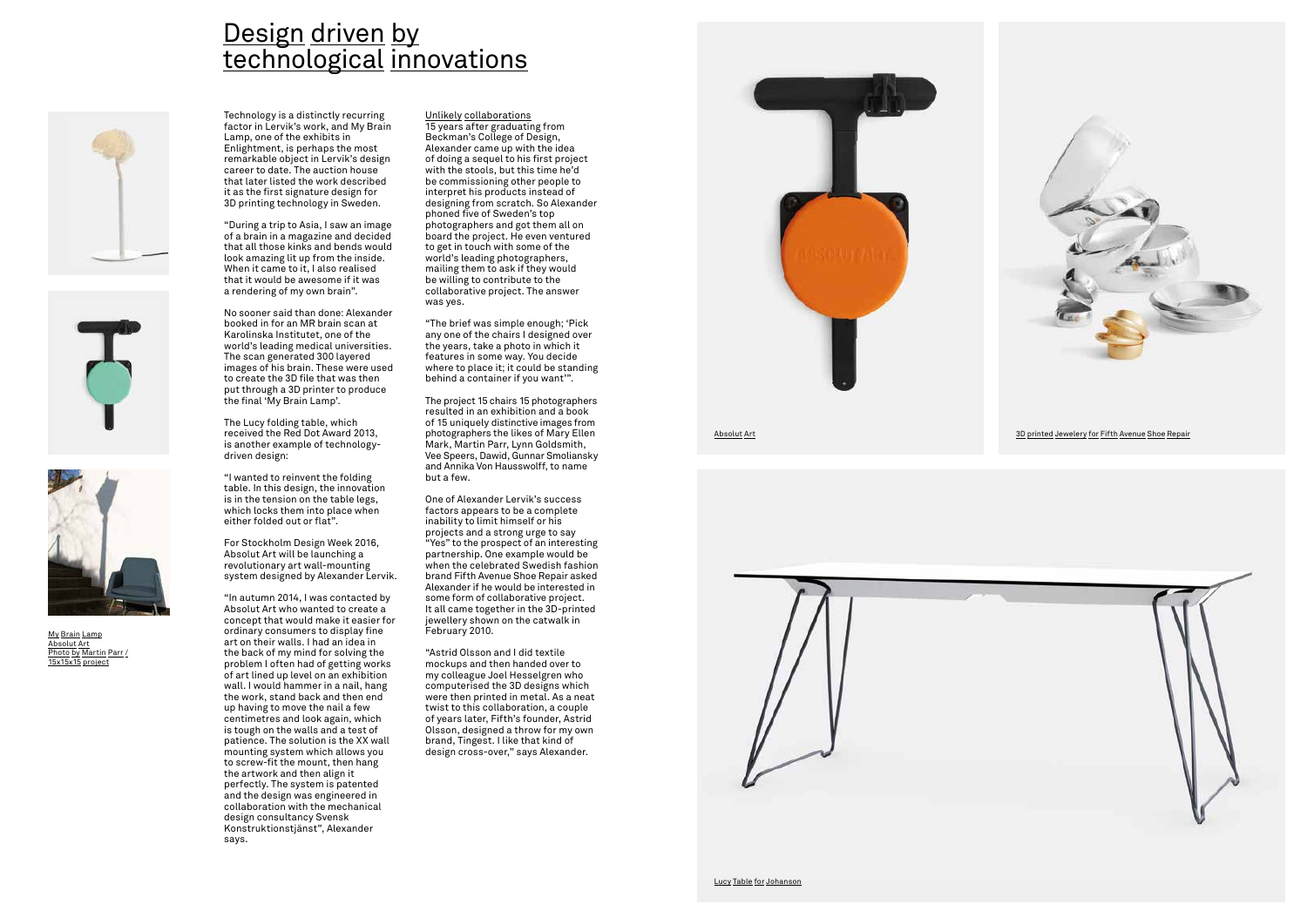

Photo by Brendan Austin / 15x15x15 project



<u>Photo by Mary Ellen Mark /</u> 15x15x15 project



<u>Photo by Dawid /</u> 15x15x15 project

# **entrepreneur**







As a furniture designer, Alexander Lervik designs pieces for Swedish names such as Skandiform, ADEA, Moroso and Johanson Design. Chairs hold a great fascination for him, and he explains that it started with the stools project at college and was reinforced by the exhibition Five Playful Chairs (2005) featuring both the celebrated Light Swing and The Red Chair. The Red Chair, of which only 10 were made, was acquired by museums and art collectors and is regarded more as a work of art than a regular piece of furniture. The Light Swing, as the name suggests, is a swing for indoor and outdoor use made from LED-lit acrylic and hemp rope. On the back of a feature in the NY Times, the Light Swing was widely publicised on the internet, featuring on more than 30,000 blogs after it was first presented in 2005. For Johanson Design, Alexander has designed a huge range of pieces from chairs to conference tables and complete lounge systems such as Reform. Besides design work, Alexander also has a strategic role in the company:

"For the past 10 years, I've been creative director for Johanson Design and helped to transform the brand into one of Sweden's leading furniture names. In that time, I've personally witnessed how expertise and passion for genuine craftsmanship is slowly disappearing with the rise of a new generation of consumers. This was one of the reasons why I started Tingest in 2013.

Tingest produces distinctive functional designs by some of Sweden's most talented designers, and the whole collection is retailed by businesses such as the home department of the NK department store in Stockholm.

"Being involved from conceptual design to final product in store with respect for both honest craftsmanship and the environment was a long-held dream. This is why the majority of the products are made in Sweden at small factories dotted around the country.

So what do you have lined up next? "Both the lift project for Aritco and the collaboration with Absolut Art spurred my interest in innovation and industrial design. It would be mind-blowing to do something really offbeat", muses Alexander Lervik.

## Furniture designer and

Pilot Chair for Johanson Bubblechair for Moroso Rib for Johanson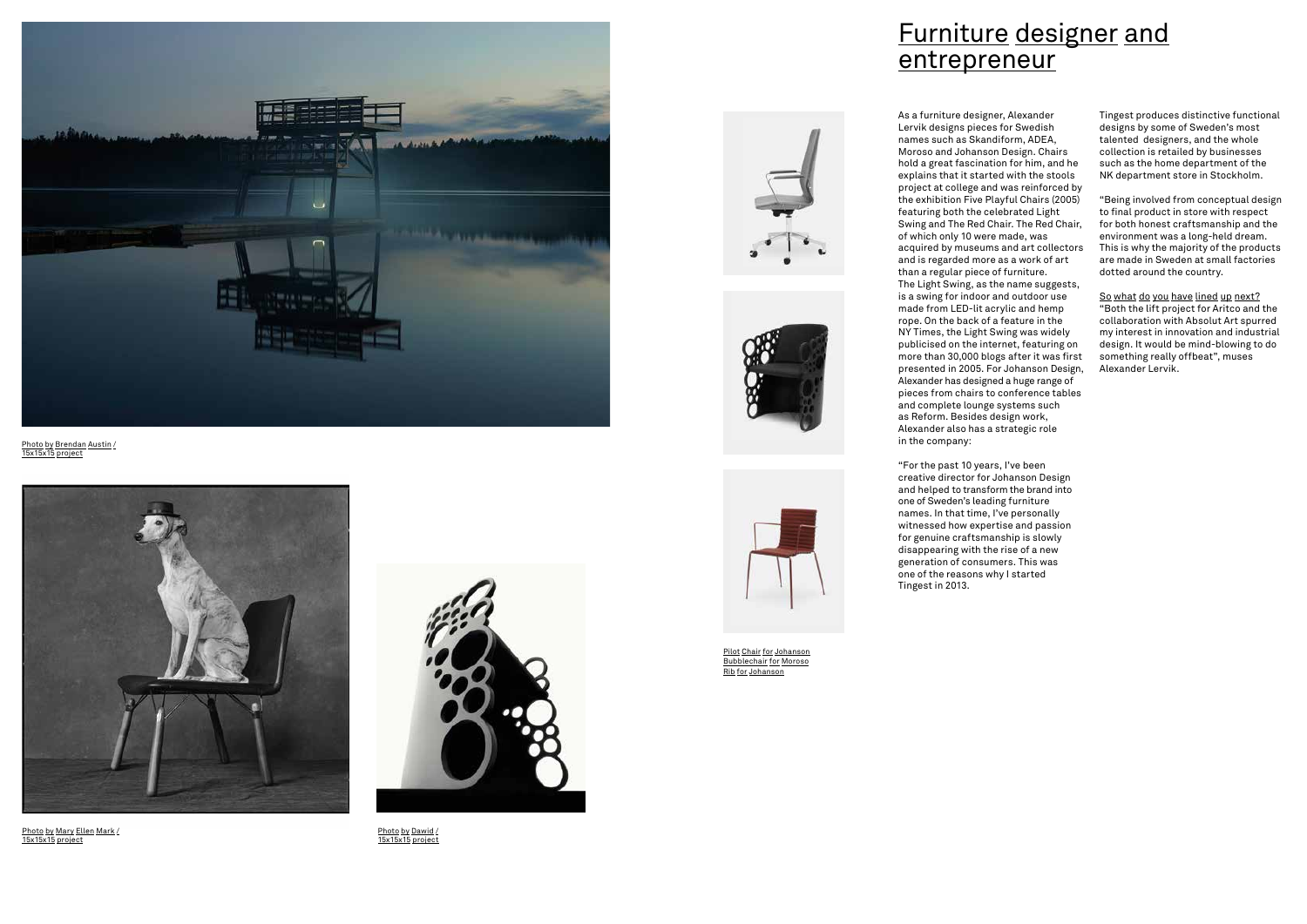Mr Jones for Adea





Spike Chair











می به این است که از این است که از این است که به این است که از این است که از این است که از این است که از این اس<br>این است که از این است که از این است که از این است که از این است که از این است که از این است که از این است که ا







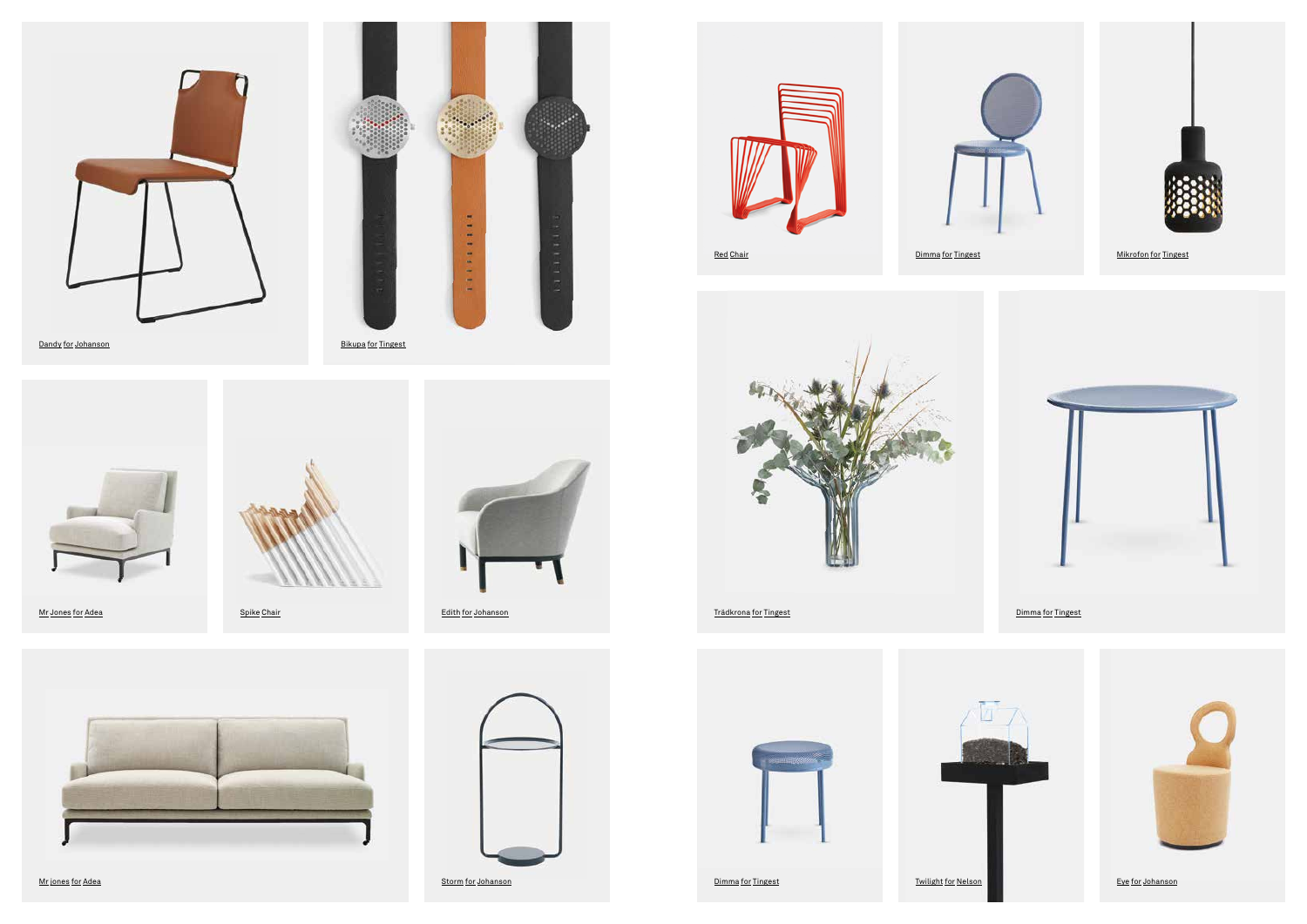#### Facts at a glance

Alexander Lervik's design studio in Stockholm, Sweden is also staffed by a studio manager, Joel Hesselgren and a number of trainees.

Age 44

Based in Södermalm, Stockholm.

Family A family made up of his wife Elin, four children and their boxer Lucy.

#### Current and forthcoming <u>design work</u>

Selected public works Represented at Nationalmuseum, Sweden's premier museum of art and design in Stockholm; the National Museum of Art, Architecture and Design in Oslo; and the Röhsska Museum of applied art and design in Gothenburg.

Selected awards Form +1, Design S, Red Dot Award, best of the best 100 % design, Excellent Swedish Design, Svenska ljuspriset (lighting excellence award).

Lift for Aritco; art wall-mount for Absolut Art; Edith armchair, Dandy chair, Storm sideboard and Reform conference table for Johanson Design; Mr Jones sofa and armchair for ADEA; wristwatch, table, chair, stool, lamp and mobile for ownbrand Tingest; and a storefront and atrium exhibition at the NK department store in Stockholm.